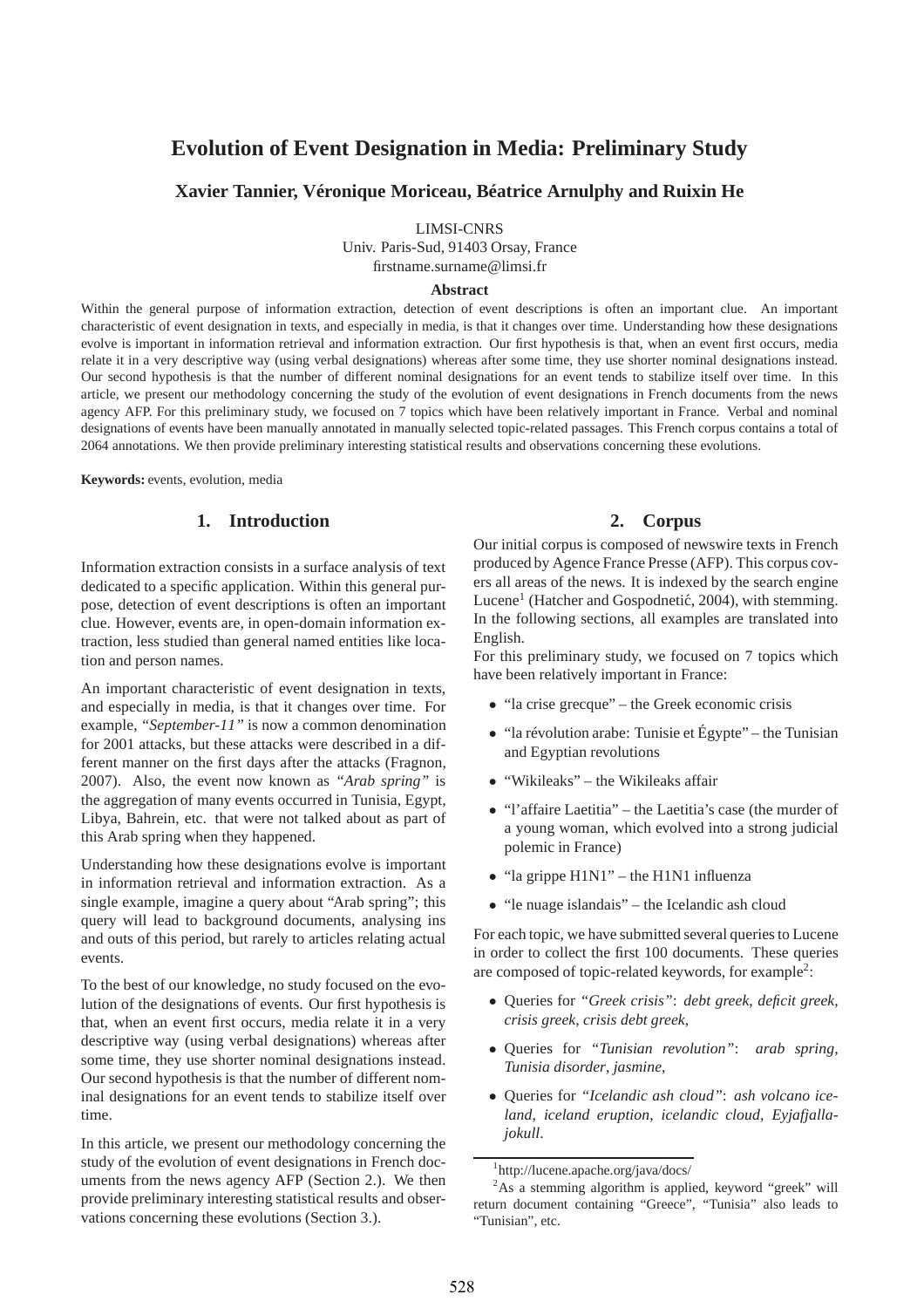|                                         | N <sub>b</sub> of | Nh of annotations |         |
|-----------------------------------------|-------------------|-------------------|---------|
| Topic                                   | annotated         | Verbal            | Nominal |
|                                         | passages          |                   |         |
| Greek crisis                            | 223               | 131               | 142     |
| Egyptian revolution                     | 106               | 23                | 106     |
| Tunisian revolution                     | 246               | 28                | 294     |
| H <sub>1</sub> N <sub>1</sub> influenza | 342               | 296               | 149     |
| Laetitia's case                         | 409               | 42                | 489     |
| Wikileaks affair                        | 152               | 95                | 103     |
| Icelandic ash cloud                     | 134               | 96                | 70      |
| <b>TOTAL</b>                            | 1412              | 711               | 1353    |
| Total number                            |                   | 2064              |         |
| of designations                         |                   |                   |         |

Table 1: French corpus description

Among the collected documents, we have manually selected topic-related passages. Each passage is associated with the publication date of the document from which it is extracted.

Verbal and nominal designations of events have been manually annotated with the Callisto annotation tool (Day et al., 2004) by two of the authors. For example:

- Topic *"Greek crisis"*:
	- **–** *European leaders are preparing to meet this Thursday for an emergency summit to redefine the rules in the euro zone after the* <EVT\_NOUN>*Greek crisis*</EVT\_NOUN>.
	- **–** <EVT\_VERB>*Drowning in debt, Greece needed help from its partners of the euro area*</EVT\_VERB>.
- Topic *"Tunisian revolution"*:
	- **–** <EVT\_VERB>*Ben Ali left Tunis after a month-long popular protest which Tunisians called the* <EVT\_NOUN>*Jasmine Revolution*</EVT\_NOUN> </EVT\_VERB>

This French corpus contains a total of 2064 annotations. Table 1 describes some of its characteristics. These annotations can be distributed to interested people.

### **3. Evolution of Event Designations**

Measurements on this annotated corpus leads us to several kinds of observations concerning the evolution of event designations in media. The two most important observations concern the choice between a verbal or a nominal designation and the number of different designations.

### **3.1. From Verbal to Nominal Designations**

It sounds quite intuitive that when an event occur, the first designations in relation to what happened take the form of a sentence headed by a verb. The event must be described and contextualized; all the information of location, time, aspect must be given.

When the event is of a relative importance, it is no longer necessary to use the verbal forms. We (media and locutors) use a name for the event: the verbal designations are nominalized. This process can happen in one or few days.

Then the event is no more expressed as the main information, but rather as a contextual information, making more difficult the automatic extraction (Arnulphy et al., 2012b; Arnulphy et al., 2012a). It is already incorporated into the context of other related events: responses to this first event, declarations, consequences, etc.

This is a general behavior, that is exemplified by observations in Figure 1. The Figure shows the evolution in time of the number of verbal (continuous, thick red curve) and nominal (dotted, thin blue curve) designations of the Tunisian revolution main events.

The tag  $\odot$  in the Figure corresponds to president Ben Ali overthrow (Jan. 14th, 2011). This date is preceded by a progression of designations illustrating the worsening of the situation. We can see that many verbal designations on January 14 were relayed by mostly nominal designations the following days.

The second tag  $\circledcirc$  corresponds to the revolution in Egypt, where a lot of articles refered to the origins of the "Arab Spring".

However, two of our thematic sub-corpora show a different behavior:

- Wikileaks cases (Figure 2), where verbal and nominal designations are simultaneous. This can be explained by the fact that these events were announced and expected before they occurred (Wikileaks announced the leaks a few days in advance). This could explain why designations were already nominalized when the facts happened.
- The financial crisis in Greece (Figure 3). We see several peaks of verbal designations. For example, the case came back at the front page (tag  $\circled{2}$ ) a long time after the first news about financial difficulties in Greece (tag ➀). The context must then be reminded.

### **3.2. The Avarice Principle**

The avarice principle is another intuitive notion concerning the evolution of event designation. When an event is repeatedly evoked in media, its identification by readers gets easier, and journalists can take the liberty of using shorter denominations. Finally, following a denomination consensus, all locutors tend to use the same short designations.

#### **3.2.1. Shorter Designations**

Nominal description of an event becomes shorter and shorter in time. Journalists use less syntactic relations, and especially spatiotemporal context of the event is often skipped. The reader is actually expected to know already about the event.

A striking example is the case of the murder of a young woman, which evolved into a strong judicial polemic in France. First designated as the "disappearance of a young woman between Tuesday and Wednesday in Pornic (Loire-Atlantique)", it soon became "the disappearance of Laetitia in Pornic", then "the disappearance of Laetitia" and "the Laetitia's case", mentioned at the first time 11 days after the fact.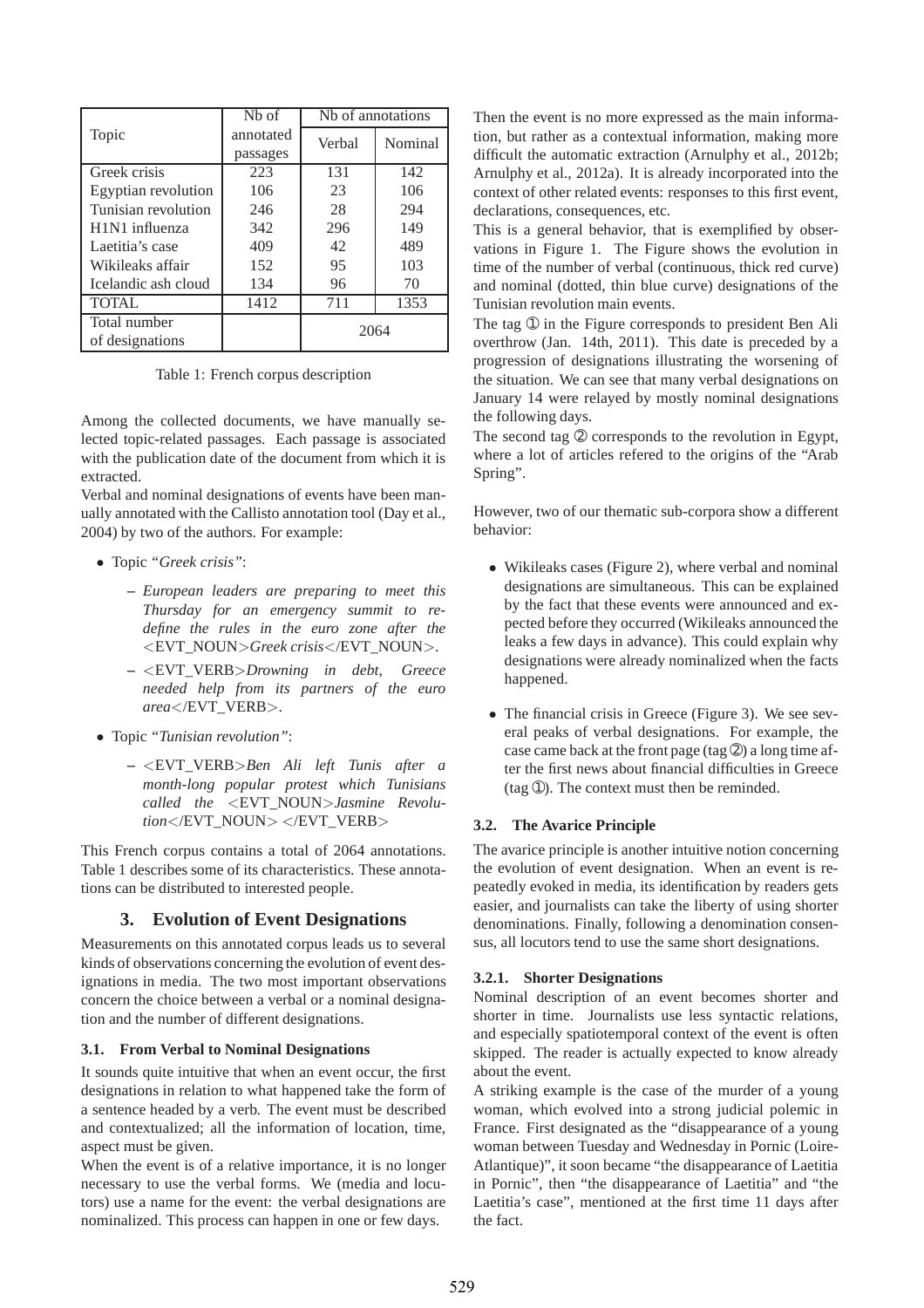

Figure 1: Evolution of event designations, the example of Tunisian events in 2011.



Figure 2: Evolution of event designations, the example of Wikileaks cases. Numbered tags correspond to a divulgation of leaks.



Figure 3: Evolution of event designations, the example of financial crisis in Greece.